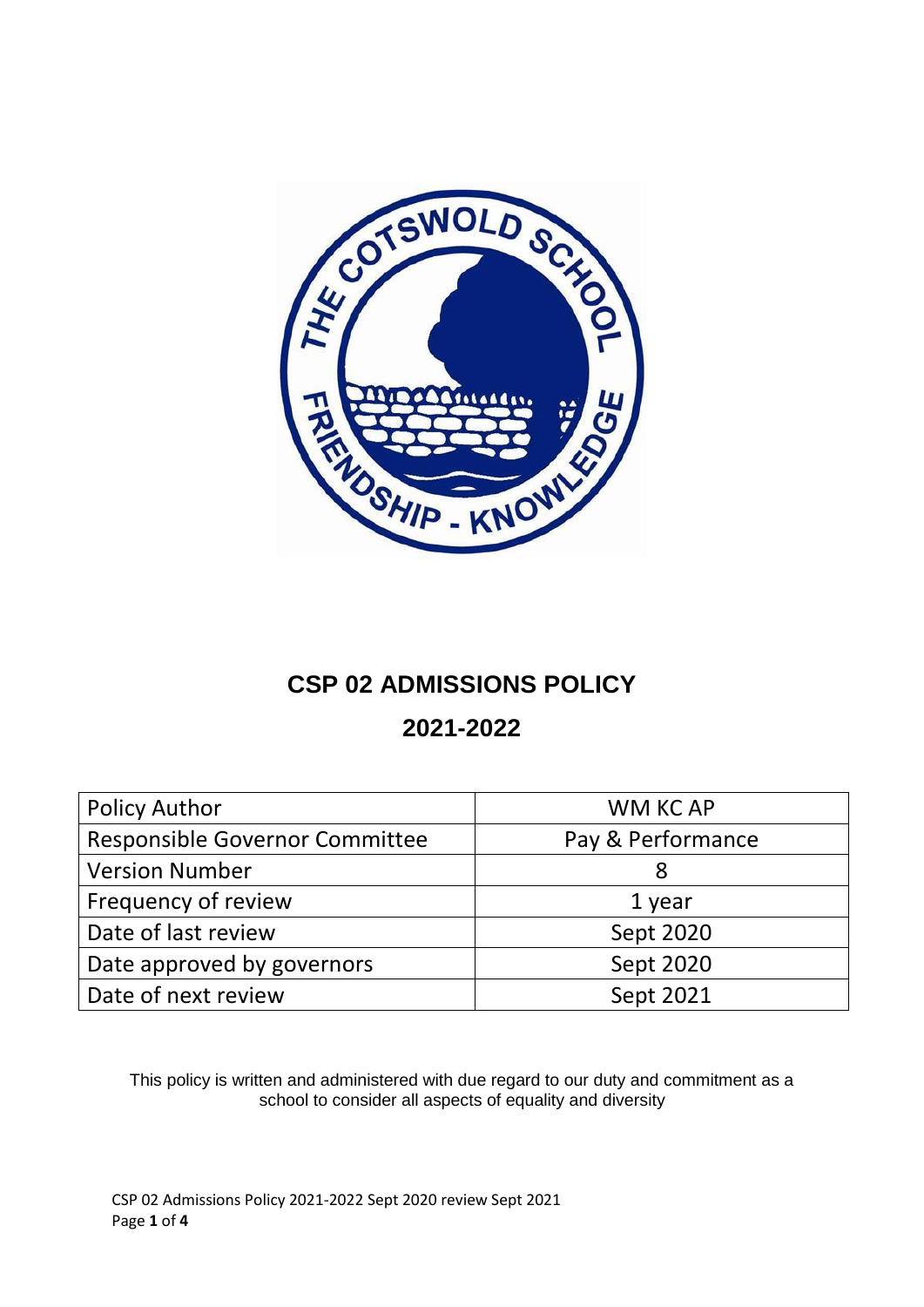As an Academy, School admissions are the responsibility of the School Governors. Our admissions procedures are administered by Gloucestershire County Council but the final responsibility for deciding admissions rests with the Governors.

Pupils will be admitted at age 11 without reference to ability or aptitude. The number of intended admissions for the year commencing September 2021 will be 250.

Exceptionally able pupils will be considered for admission at age 10+ if their application is supported by the Local Authority and the Primary School Headteacher.

**For admission to Year 7**, parents must submit their Common Application Form, stating their preferred schools, to the Local Authority of which they are resident, no later than the date and time stated by that Local Authority. This form can be found at [www.gloucestershire.gov.uk/schooladmissions](http://www.gloucestershire.gov.uk/schooladmissions)

**For admission to Year 12**, applicants should contact the school for further details. The number of intended admissions to Year 12 (other than from internal Year 11 applicants) will be up to 30 (see also Sixth Form Admissions Policy document).

**For admission to all other year groups, or for admission during the academic year (In-**Year Admissions), parents must contact the school directly to enquire about the availability of places in the first instance. Please note that the Local Authority is not responsible for offering places to children on behalf of academies, such as The Cotswold School, but the Local Authority does maintain the statutory duty of being aware of all pupils and vacancies within Gloucestershire.

**Enquiries concerning admissions and appeals arrangements** should be addressed to the school. The appeals procedure involves completing and returning an appeal application form. The outcome of the appeal will be decided by an Independent Appeal Panel following a hearing to which you will be invited.

## **Over subscription**

Where applications for admission exceed the number of places available, the following criteria will be applied. Children will be admitted in the following order:

- 1. Looked After Children/Previously Looked after Children. A 'looked after child'<sup>i</sup> or a child who, immediately after previously being looked after, became subject to an adoption<sup>ii</sup>, child arrangements order (residency order)<sup>iii</sup> or special guardianship order<sup>iv</sup> including those children who appear (to the admission authority) to have been in state care outside of England and ceased to be in state care as a result of being adopted<sup>[v]</sup>
- 2. Children living in the priority catchment area<sup> $\vee$ </sup> normally served by the school who will have siblings<sup>vi</sup> attending the school when the younger child is admitted
- 3. Children living in the priority catchment area normally served by the school.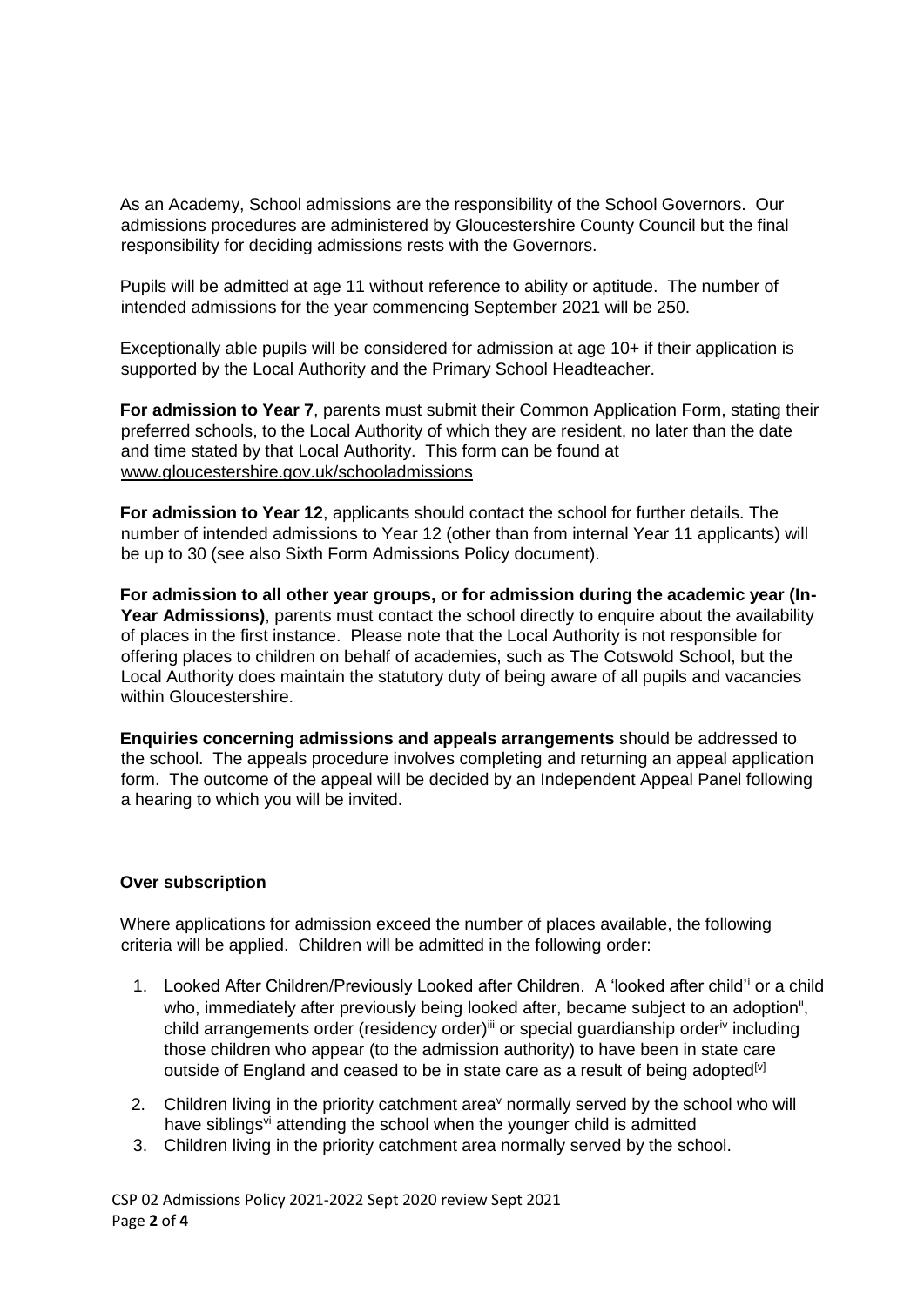A map showing this priority catchment area is available at the school for those parents who wish to access it.

- 4. Children of staff where the member of staff has been employed<sup>vii</sup> for two or more years at the time of application or to fill a vacant post for which there is a demonstrable skill shortage
- 5. Children who live outside the priority catchment area normally served by the school who will have siblings attending the school when the younger child is admitted
- 6. Other children with the strongest geographical claim, measured in a straight line from the Ordnance survey address point of the child's home address to the central point of the school, using the Local Authority's computerised measuring system with those living closer to the school receiving the higher priority

Where any particular category covered by points 1. to 5. above is oversubscribed, criterion 6. (strongest geographical claim based on straight line distance) will be used to determine which child is offered a place.

In the event of a tie between two or more children when applying criterion 6 (strongest geographical claim based on straight line distance) where there are not enough places available to offer all children a place at the school, a process of random allocation will be followed by the Admissions Authority.

If the school is oversubscribed, a **waiting list** will be held for (at least) the first school term (ie until the end of the December term). The waiting list will be prioritised according to the school's oversubscription criteria. The school has signed up to the In-Year Fair Access Protocols held by the Local Authority. Should a vulnerable child with these Protocols require a place in the school, they will take precedent over any child on the waiting list.

**School transport is available.** For information on cost, availability and transport routes please contact the Local Authority Transport team.

**Priority Catchment Area:** Andoversford, Barrington, Bourton on the Water, Chedworth, Clapton, Cold Aston, Coln St Dennis, Compton Abdale, Cutsdean, Donnington, Dowdeswell, Farmington, Great Rissington, Guiting Power, Hampnett, Hawling, Hazleton, Icomb, Little Rissington, Lower Slaughter, Maugersbury, Naunton, Northleach with Eastington, Notgrove, Sevenhampton, Sherborne, Shipton, Stow on the Wold, Swell, Temple Guiting, Turkdean, Upper Rissington, Upper Slaughter, Westcote, Whittington, Windrush, Withington, Wyck Rissington, Yanworth Choice area with Chipping Campden – Adelstrop, Bledington, Broadwell, Oddington Choice area with Farmor's – Aldsworth

**.** 

 $\mathbf{A}$  'looked after child' is a child who is (a) in the care of a local authority, or (b) being provided with accommodation by a local authority in the exercise of their social services (see the definition in Section 22(1) of the Children Act 1989) at the time of making an application to a school. In Gloucestershire, such children are referred to as Children in Care

ii This includes children who were adopted under the Adoption Act 1976 (see section 12 adoption orders) and children who were adopted under the Adoption and Childrens Act 202 (see Section 46 adoption orders)

iii Under the provisions of s.12 of the Children and Families Act 2014, which amend section 8 of the Children Act 1989, residence orders have now been replaced by child arrangements orders iv See Section 14A of the Children Act 1989 which defines a 'special guardianship order' as an order appointing one or more individuals to be a child's special guardian (or special guardians)  $V$  A Child is regarded as having been in state care outside of England if they were in the care of or were accommodated by a public authority, a religious organisation, or any other provider of care whose sole or main purpose is to benefit society